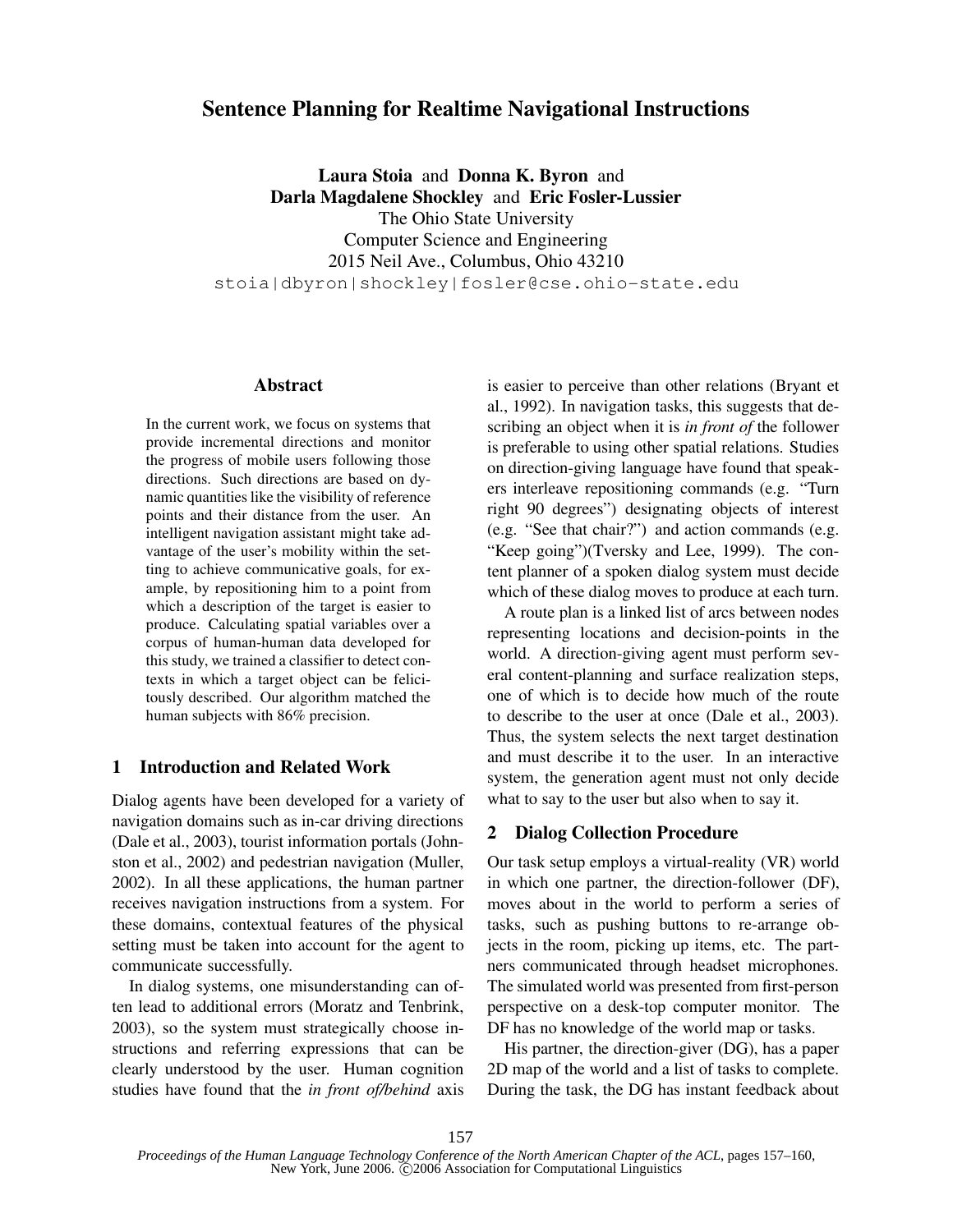

Figure 1: An example sequence with repositioning

DG: ok, yeah, go through *that door* [D9, locate] **turn to your right** 'mkay, and there's *a door* [D11, vague] *in there* um, go through *the one straight in front of you* [D11, locate] ok, stop... and then **turn around and look at** *the buttons* [B18,B20,B21] ok, you wanna push *the button that's there on the left by the door* [B18] ok, and then go through *the door* [D10] **look to your left** there, in *that cabinet there* [C6, locate]

Figure 2: Sample dialog fragment

the DF's location in the VR world, via mirroring of his partner's screen on his own computer monitor. The DF can change his position or orientation within the virtual world independently of the DG's directions, but since the DG knows the task, their collaboration is necessary. In this study, we are most interested in the behavior of the DG, since the algorithm we develop emulates this role. Our paid participants were recruited in pairs, and were self-identified native speakers of North American English.

The video output of DF's computer was captured to a camera, along with the audio stream from both microphones. A logfile created by the VR engine recorded the DF's coordinates, gaze angle, and the position of objects in the world. All 3 data sources were synchronized using calibration markers. A technical report is available (Byron, 2005) that describes the recording equipment and software used.

Figure 2 is a dialog fragment in which the DG steers his partner to a cabinet, using both a sequence of target objects and three additional repositioning commands (in bold) to adjust his partner's spatial relationship with the target.

### **2.1 Developing the Training Corpus**

We recorded fifteen dialogs containing a total of 221 minutes of speech. The corpus was transcribed and word-aligned. The dialogs were further annotated using the Anvil tool (Kipp, 2004) to create a set of target referring expressions. Because we are interested in the spatial properties of the referents of these target referring expressions, the items included in this experiment were restricted to objects with a defined spatial position (buttons, doors and cabinets). We excluded plural referring expressions, since their spatial properties are more complex, and also expressions annotated as *vague* or *abandoned*. Overall, the corpus contains 1736 markable items, of which 87 were annotated as vague, 84 abandoned and 228 sets.

We annotated each referring expression with a boolean feature called **Locate** that indicates whether the expression is the first one that allowed the follower to identify the object in the world, in other words, the point at which joint spatial reference was achieved. The kappa (Carletta, 1996) obtained on this feature was 0.93. There were 466 referring expressions in the 15-dialog corpus that were annotated TRUE for this feature.

The dataset used in the experiments is a consensus version on which both annotators agreed on the set of markables. Due to the constraints introduced by the task, referent annotation achieved almost perfect agreement. Annotators were allowed to look ahead in the dialog to assign the referent. The data used in the current study is only the DG's language.

## **3 Algorithm Development**

The generation module receives as input a route plan produced by a planning module, composed of a list of graph nodes that represent the route. As each subsequent target on the list is selected, content planning considers the tuple of variables  $\langle$ ID, LOC $\rangle$ where ID is an identifier for the target and LOC is the DF's location (his Cartesian coordinates and orientation angle). Target ID's are always object id's to be visited in performing the task, such as a door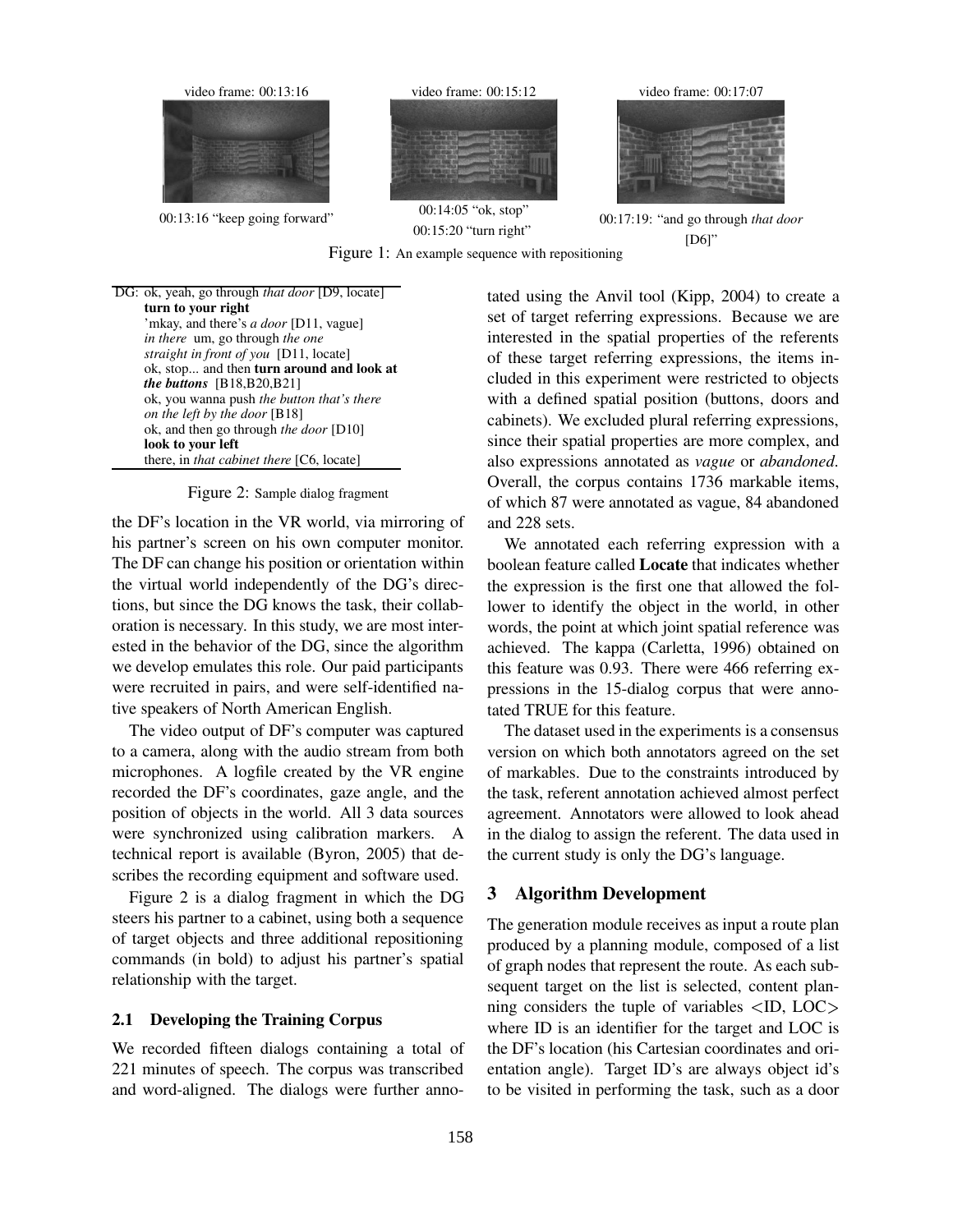

 $v =$  Visible area $(100^{\circ})$  $\alpha$  = Angle to target  $d =$  distance to target In this scene: Distractors  $= 5$  ${B1, B2, B3, C1, D1}$  $VisDistracts = 3 {B2, B3, C1}$  $VisSemDistracts = 2 {B2, B3}$ 

Figure 3: An example configuration with spatial context features. The target obje ct is B4 and [B1, B2, B3, B4, C1, D1] are perceptually accessible.

that the DF must pass through. The VR world updates the value of LOC at a rate of 10 frames/sec. Using these variables, the content planner must decide whether the DF's current location is appropriate for producing a referring expression to describe the object.

The following features are calculated from this information: absolute **Angle** between target and follower's view direction, which implicitly gives the *in front* relation, **Distance** from target, visible distractors (**VisDistracts**), visible distractors of the same semantic category (**VisSemDistracts**), whether the target is visible (boolean **Visible**), and the target's semantic category (**Cat**: button/door/cabinet). Figure 3 is an example spatial configuration with these features identified.

## **3.1 Decision Tree Training**

Training examples from the annotation data are tuples containing the ID of the annotated description, the LOC of the DF at that moment (from the VR engine log), and a class label: either Positive or Negative. Because we expect some latency between when the DG judges that a felicity condition is met and when he begins to speak, rather than using spatial context features that co-occur with the onset of each description, we averaged the values over a 0.3 second window centered at the onset of the expression.

Negative contexts are difficult to identify since they often do not manifest linguistically: the DG may say nothing and allow the user to continue moving along his current vector, or he may issue a movement command. A minimal criterion for producing an expression that can achieve joint spatial reference is that the addressee must have perceptual accessibility to the item. Therefore, negative training examples for this experiment were selected from the timeperiods that elapsed between the follower achieving perceptual access to the object (coming into the same room with it but not necessarily looking at it), but before the Locating description was spoken. In these negative examples, we consider the basic felicity conditions for producing a descriptive reference to the object to be met, yet the DG did not produce a description. The dataset of 932 training examples was balanced to contain 50% positive and 50% negative examples.

## **3.2 Decision Tree Performance**

This evaluation is based on our algorithm's ability to reproduce the linguistic behavior of our human subjects, which may not be ideal behavior.

The Weka<sup>1</sup> toolkit was used to build a decision tree classifier (Witten and Frank, 2005). Figure 4 shows the resulting tree. 20% of the examples were held out as test items, and 80% were used for training with 10 fold cross validation. Based on training results, the tree was pruned to a minimum of 30 instances per leaf. The final tree correctly classified 86% of the test data.

The number of positive and negative examples was balanced, so the first baseline is 50%. To incorporate a more elaborate baseline, we consider that a description will be made only if the referent is visible to the DF. Marking all cases where the referent was visible as *describe-id* and all the other examples as *delay* gives a higher baseline of 70%, still 16% lower than the result of our tree.<sup>2</sup>

Previous findings in spatial cognition consider angle, distance and shape as the key factors establishing spatial relationships (Gapp, 1995), the angle deviation being the most important feature for projective spatial relationship. Our algorithm also selects **Angle** and **Distance** as informative features. **Vis-Distracts** is selected as the most important feature by the tree, suggesting that having a large number of objects to contrast makes the description harder, which is in sync with human intuition. We note that Visible is not selected, but that might be due to the fact that it reduces to Angle  $> 50^{\circ}$ . In terms of the referring expression generation algorithm described by (Reiter and Dale, 1992), in which the description which eliminates the most distractors is selected, our

<sup>1</sup> http://www.cs.waikato.ac.nz/ml/weka/

<sup>&</sup>lt;sup>2</sup>not all positive examples were visible